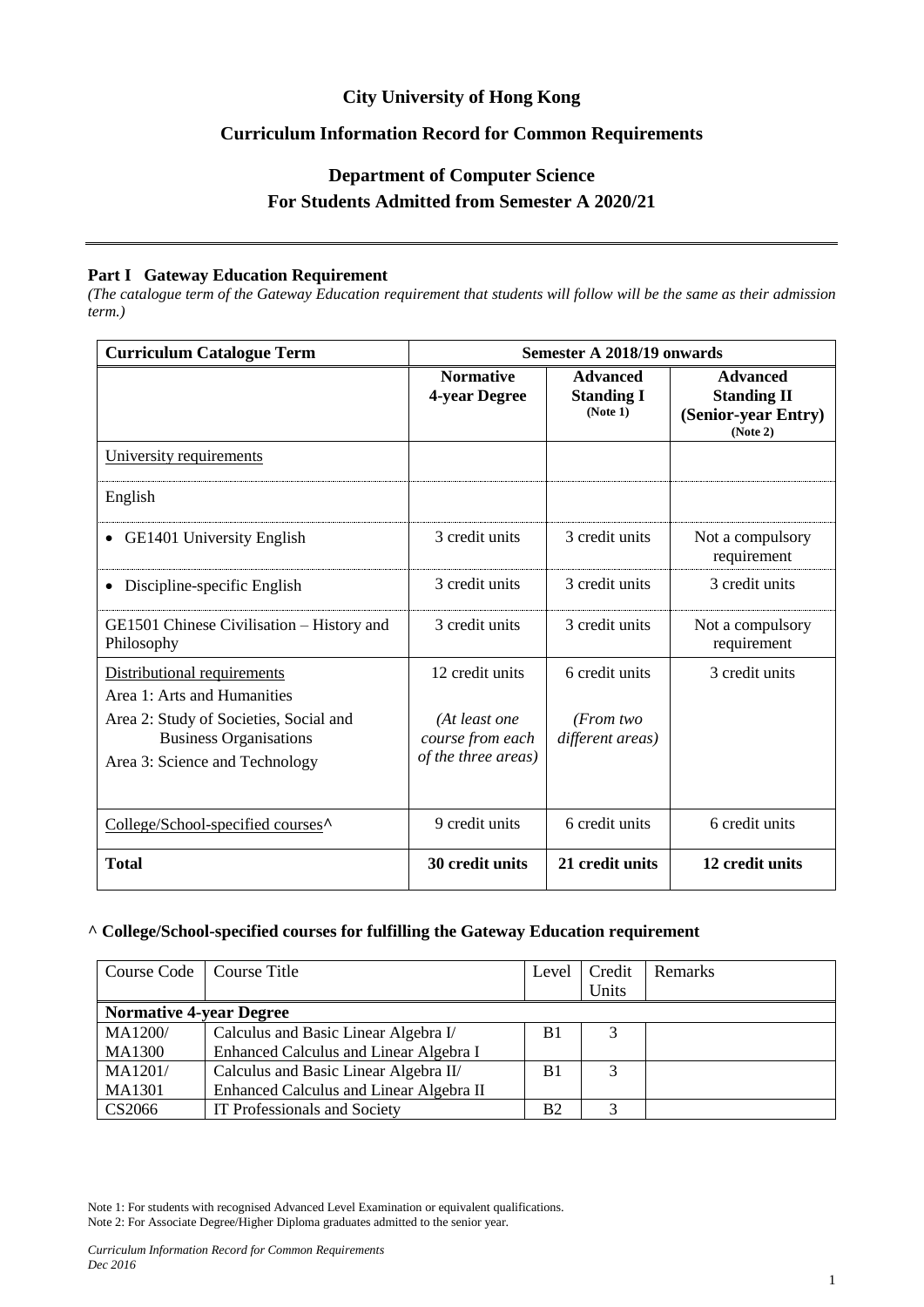| <b>Advanced Standing I and Advanced Standing II (Senior-year Entry)</b> |                                                     |                |   |  |
|-------------------------------------------------------------------------|-----------------------------------------------------|----------------|---|--|
| CS2402                                                                  | Introduction to Computational Probability           | B <sub>2</sub> | 3 |  |
|                                                                         | Modelling                                           |                |   |  |
|                                                                         | Choose any ONE from the following list:             |                |   |  |
| GE2313                                                                  | <b>Global IT Case Studies</b>                       | <b>B2</b>      | 3 |  |
| GE2315                                                                  | Security and Privacy in the Information Age         | Β2             | 3 |  |
|                                                                         |                                                     |                |   |  |
| GE2323                                                                  | Mobile Social Networks: Practices, Challenges,      | B <sub>2</sub> | 3 |  |
|                                                                         | and Beyond                                          |                |   |  |
| GE2324                                                                  | The Art and Science of Data                         | Β2             | 3 |  |
| GE2338                                                                  | Internet Applications and Security                  | <b>B2</b>      | 3 |  |
| GE2340                                                                  | Artificial Intelligence – Past, Present, and Future | B <sub>2</sub> | 3 |  |
| <b>CB2100</b>                                                           | Introduction to Financial Accounting                | Β2             | 3 |  |
| <b>CB2300</b>                                                           | Management                                          | <b>B2</b>      | 3 |  |
| <b>CB2500</b>                                                           | <b>Information Management</b>                       | Β2             | 3 |  |
| CB2601                                                                  | Marketing                                           | Β2             | 3 |  |

### **Part II College/School Requirement, if any**

*(The catalogue term of the College/School requirement that students will follow will be the same as their admission term.)*

| Course Code                                                     | Course Title                                       | Level          | Credit<br>Units | Remarks |
|-----------------------------------------------------------------|----------------------------------------------------|----------------|-----------------|---------|
| <b>Normative 4-year Degree (6 credit units)</b>                 |                                                    |                |                 |         |
| CS1302                                                          | <b>Introduction to Computer Programming</b>        | B <sub>1</sub> | 3               |         |
|                                                                 | (moved from College-specified course)              |                |                 |         |
| <b>AND</b>                                                      |                                                    |                |                 |         |
| Science                                                         |                                                    |                |                 |         |
|                                                                 | Choose one from the following three subject areas: |                |                 |         |
| Physics                                                         |                                                    |                |                 |         |
| PHY1201                                                         | <b>General Physics I</b>                           | B <sub>1</sub> | 3               |         |
| Chemistry                                                       |                                                    |                |                 |         |
| <b>CHEM1300</b>                                                 | Principles of General Chemistry                    | B <sub>1</sub> | 3               |         |
| <b>Biology</b>                                                  |                                                    |                |                 |         |
| <b>CHEM1200</b>                                                 | Discovery in Biology                               | B <sub>1</sub> | 3               |         |
| <b>Advanced Standing I (0 credit unit)</b>                      |                                                    |                |                 |         |
| College Requirement waived.                                     |                                                    |                |                 |         |
| <b>Advanced Standing II (Senior-year Entry) (0 credit unit)</b> |                                                    |                |                 |         |
| College Requirement waived.                                     |                                                    |                |                 |         |

#### **Part III English Language Requirement**

Normative 4-year degree students and Advanced Standing I students who passed the 6 credit units of specified GE English courses, and Advanced Standing II students who passed the 3 credit units of discipline-specific GE English course are recognized as fulfilling the University's English Language Requirement.

*Students scoring below Level 4 in HKDSE English Language or Grade D in HKALE AS-level Use of English or students who do not possess an equivalent qualification are required to complete two 3-credit unit courses, LC0200A English for Academic Purposes 1 and LC0200B English for Academic Purposes 2, prior to taking the GE English courses. Students who demonstrate that they have achieved a grade B or above in their overall course results for LC0200A will achieve 3 credits and also be considered to have satisfied the pre-requisite for entry to the GE English courses without needing to take LC0200B. The credit units of LC0200A and LC0200B will not be counted towards the minimum credit units required for graduation and will not be included in the calculation of the cumulative grade point average (CGPA). However, they will be counted towards the maximum credit units permitted.*

## **Part IV Chinese Language Requirement**

Students scoring below Level 4 in HKDSE Chinese Language, or below Grade D in HKALE AS-level Chinese Language and Culture will be required to complete a 3-credit unit course CHIN1001 University Chinese I. The 3 credit units will not be counted towards the minimum credit units required for graduation and will not be